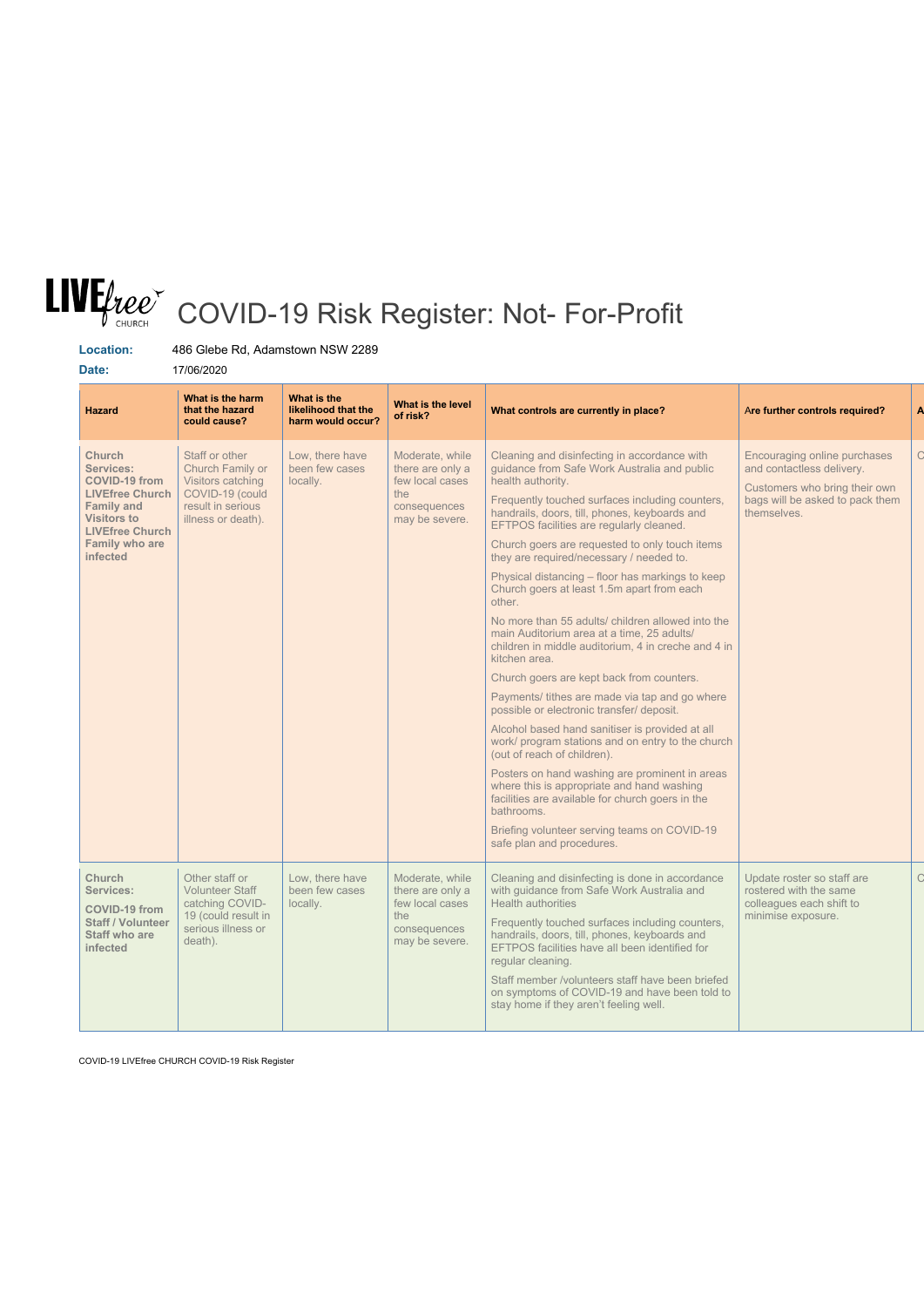| <b>Hazard</b>                                                                                                                                     | What is the harm<br>that the hazard<br>could cause?                                                                          | What is the<br>likelihood that the<br>harm would occur?                                          | What is the level<br>of risk?                                                                                                                          | What controls are currently in place?                                                                                                                                                                                                                                                                                                                                                                                                                                                                                                                                                  | Are further controls required?                                                                                                                                                                                                                                                                                                                                                                                       | A |
|---------------------------------------------------------------------------------------------------------------------------------------------------|------------------------------------------------------------------------------------------------------------------------------|--------------------------------------------------------------------------------------------------|--------------------------------------------------------------------------------------------------------------------------------------------------------|----------------------------------------------------------------------------------------------------------------------------------------------------------------------------------------------------------------------------------------------------------------------------------------------------------------------------------------------------------------------------------------------------------------------------------------------------------------------------------------------------------------------------------------------------------------------------------------|----------------------------------------------------------------------------------------------------------------------------------------------------------------------------------------------------------------------------------------------------------------------------------------------------------------------------------------------------------------------------------------------------------------------|---|
|                                                                                                                                                   |                                                                                                                              |                                                                                                  |                                                                                                                                                        | If a staff member/ volunteer staff member<br>becomes unwell at work, a process is in place to<br>isolate them and arrange for them to be sent<br>home to receive medical attention.                                                                                                                                                                                                                                                                                                                                                                                                    |                                                                                                                                                                                                                                                                                                                                                                                                                      |   |
|                                                                                                                                                   |                                                                                                                              |                                                                                                  |                                                                                                                                                        | Soap and water for hand washing and paper<br>towel or air dryer for hand drying is available in<br>bathrooms, break rooms, behind the deli counter<br>and at back of shop with instructional signs on<br>hand washing.                                                                                                                                                                                                                                                                                                                                                                 | New automatic soap dispenser<br>ordered from ebay.                                                                                                                                                                                                                                                                                                                                                                   |   |
|                                                                                                                                                   |                                                                                                                              |                                                                                                  |                                                                                                                                                        | Alcohol based hand sanitiser is also available in<br>all staff areas including bathrooms, break rooms,<br>the loading dock and delivery vehicles and signs<br>are displayed on appropriate use                                                                                                                                                                                                                                                                                                                                                                                         |                                                                                                                                                                                                                                                                                                                                                                                                                      |   |
|                                                                                                                                                   |                                                                                                                              |                                                                                                  |                                                                                                                                                        | Where Ministry / Volunteer meetings are<br>required, they are held over zoom if appropriate<br>and information sent by email where possible.                                                                                                                                                                                                                                                                                                                                                                                                                                           |                                                                                                                                                                                                                                                                                                                                                                                                                      |   |
|                                                                                                                                                   |                                                                                                                              |                                                                                                  |                                                                                                                                                        | Break times are staggered to minimise the<br>number of staff using break room at one time.                                                                                                                                                                                                                                                                                                                                                                                                                                                                                             |                                                                                                                                                                                                                                                                                                                                                                                                                      |   |
| <b>Church Services</b><br>+ Pastoral Care:<br><b>Fatigue from</b><br>staff / volunteer<br>staff working<br>longer hours to<br>meet high<br>demand | Injury/ burnout to<br>staff or volunteer<br>staff form fatigue<br>related accidents<br>or illness resulting<br>from fatigue. | High, demand has<br>increased<br>significantly, and<br>most workers<br>doing unpaid<br>overtime. | High, particularly<br>to staff doing<br>new activities,<br>pastoral care or<br>counselling.                                                            | Ensure maximum shift lengths and maximum<br>starts per week are observed to prevent fatigue<br>Ensure breaks are provided.<br>Staff are rostered to ensure that they regularly<br>get two complete days off work if they are<br>working long hours<br>Staff / volunteers numbers reflect work required<br>to deal with customer flow and stock<br>replenishment.<br>Staff / volunteers reporting feeling tired are sent<br>home and driven or offered a taxi if necessary.                                                                                                             | Update website to streamline<br>service and reduce demand on<br>staff.<br>Hire temporary staff to meet<br>demand.                                                                                                                                                                                                                                                                                                    |   |
| Church family /<br>volunteer<br>feeling upset/<br>overwhelmed<br>because of<br>change                                                             | Physical or<br>psychological<br>injury to staff.                                                                             | Low, Church<br>family may be<br>concerned that<br>they may not get<br>their needs met.           | Low, Church<br>goers will have<br>points of<br>compromise for<br>everyone in this<br>$season - give$<br>people places to<br>express their<br>concerns. | There is always an opportunity to talk to the<br>pastor's on to assist.<br>Pastors/ ministry leaders regularly contact church<br>family and are available to address any church<br>members need / concerns given time to prepare if<br>necessary.<br>Church ministry leaders can report aggressive<br>engagements and they may not be able to<br>access the service in future.<br>Processes are in place to ban abusive and violent<br>customers from the store or call police. People to<br>be treated with dignity and respect as in<br>accordance with our policies and procedures. | Messages posted on the church<br>website about changes.<br>Where church services or<br>programs aren't available we will<br>source an alternative together to<br>bring an agreeable outcome for<br>nurture.<br>Pastor prioritises assisting staff<br>with upset / overwhelmed church<br>goers and staff/ staff volunteers<br>able to remove themselves if<br>they feel necessary.<br>Stock restocked while church is |   |

closed and programs are not onCh.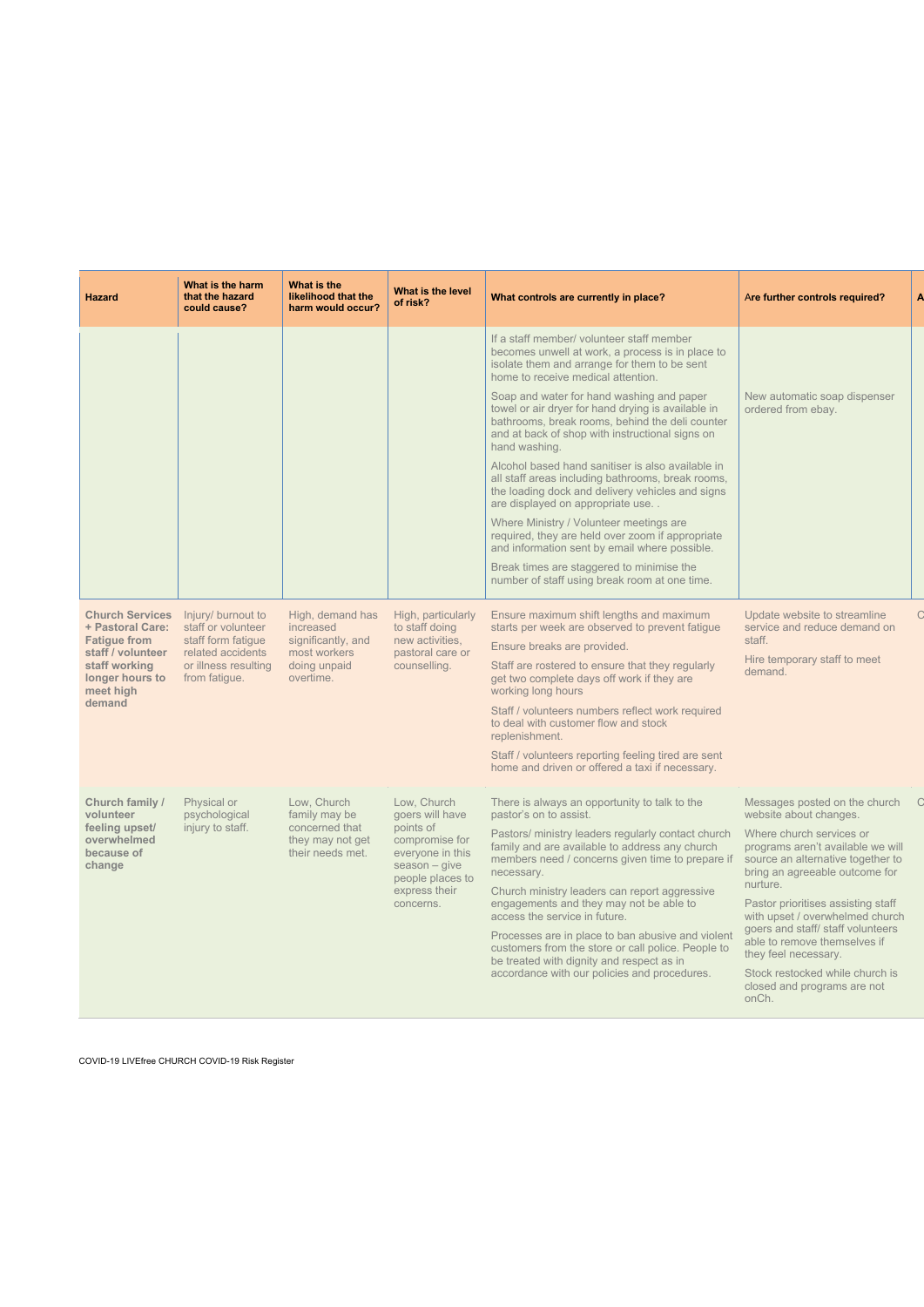| <b>Hazard</b>                                                                                                                                                                     | What is the harm<br>that the hazard<br>could cause?                                                                                        | What is the<br>likelihood that the<br>harm would occur?                                                                     | What is the level<br>of risk?                                           | What controls are currently in place?                                                                                                                                                                                                                                                                                                                                                                                                                                                                                                                                                                                                                                                                                                                                                                                                                                                                                                                                                                                              | Are further controls required?                                                                                                                                                                       |   |
|-----------------------------------------------------------------------------------------------------------------------------------------------------------------------------------|--------------------------------------------------------------------------------------------------------------------------------------------|-----------------------------------------------------------------------------------------------------------------------------|-------------------------------------------------------------------------|------------------------------------------------------------------------------------------------------------------------------------------------------------------------------------------------------------------------------------------------------------------------------------------------------------------------------------------------------------------------------------------------------------------------------------------------------------------------------------------------------------------------------------------------------------------------------------------------------------------------------------------------------------------------------------------------------------------------------------------------------------------------------------------------------------------------------------------------------------------------------------------------------------------------------------------------------------------------------------------------------------------------------------|------------------------------------------------------------------------------------------------------------------------------------------------------------------------------------------------------|---|
|                                                                                                                                                                                   |                                                                                                                                            |                                                                                                                             |                                                                         | Staff/ Ministry Leaders have access to<br>psychological support through an incident report<br>or actioning a conversation through their pastors.                                                                                                                                                                                                                                                                                                                                                                                                                                                                                                                                                                                                                                                                                                                                                                                                                                                                                   | Clear signage in church.<br>Training for workers on<br>communicating with aggressive<br>customers                                                                                                    |   |
| <b>Generally:</b><br><b>Persistent use of</b><br>hand sanitiser                                                                                                                   | <b>Dermatitis</b>                                                                                                                          | Moderate, many staff<br>will not have used<br>hand sanitiser<br>regularly before                                            | Moderate, effected<br>individuals may<br>have a significant<br>reaction | Staff are encouraged to wash hands with soap and<br>water for 20 secs where possible as an alternative to<br>hand sanitiser in non-medical situations                                                                                                                                                                                                                                                                                                                                                                                                                                                                                                                                                                                                                                                                                                                                                                                                                                                                              | Ask staff if they have a history of<br>dermatitis or allergy to alcohol                                                                                                                              | D |
| <b>Generally:</b><br><b>Persistent use of</b><br>latex gloves                                                                                                                     | New or aggravated<br>latex sensitivity                                                                                                     | Low, most gloves will<br>not be latex-based                                                                                 | Moderate, effected<br>individuals may<br>have a significant<br>reaction | Staff are provided at various locations in the building<br>option with non-latex gloves.<br>Remove gloves when not necessary.                                                                                                                                                                                                                                                                                                                                                                                                                                                                                                                                                                                                                                                                                                                                                                                                                                                                                                      | Ensure latex free gloves are<br>purchased.                                                                                                                                                           |   |
| <b>Hospitality</b><br>Area:<br>Introduction of<br><b>COVID-19 to</b><br><b>Hospitality area</b><br>and Visitors<br>from Hospitality<br><b>Volunteer staff</b><br>who are infected | Social distancing<br>will be hard.<br><b>Ensuring people</b><br>stand back from<br>the counter 1.5m.<br>People lingering in<br>wait places | Moderate, The<br>Covid-19 virus is<br>spread when<br>people are not<br>observing social<br>distancing and<br>hygiene rules. | Low, as cases of<br>the virus are so<br>low.                            | Have thoroughly clean work areas according to<br>regulation standards<br>Floor indicator for the 1.5m rule.<br>No more than 55 adults/ children allowed into the<br>main Auditorium area at a time, 25 adults/<br>children in middle auditorium, 4 in creche and 4 in<br>kitchen area.<br>Staff/ volunteer staff to encourage people to<br>stand in appropriate spots observing social<br>distancing.<br>Contactless delivery of food to people -<br>Hospitality volunteers to wear disposable gloves,<br>place food on table nearby where appropriate.<br>Portions to be served on individual plates /<br>containers where possible. Tongs for all other<br>food interaction.<br>Start shifts earlier to cope with the numbers of<br>coffee needed.<br>Disposable cups and stirring sticks.<br>Throw away dishcloths at the end of service or<br>sanitize through washing in boiling water at the<br>end of each shift.<br>Zoom meetings, home gatherings, park<br>gatherings are not limited by these square<br>metered numbers. | Training for volunteers in new<br>rules.<br>Ongoing refining of plan to see if<br>measures are working.<br>Labelled container for used<br>dishcloths and teatowels so not<br>to reuse between shifts |   |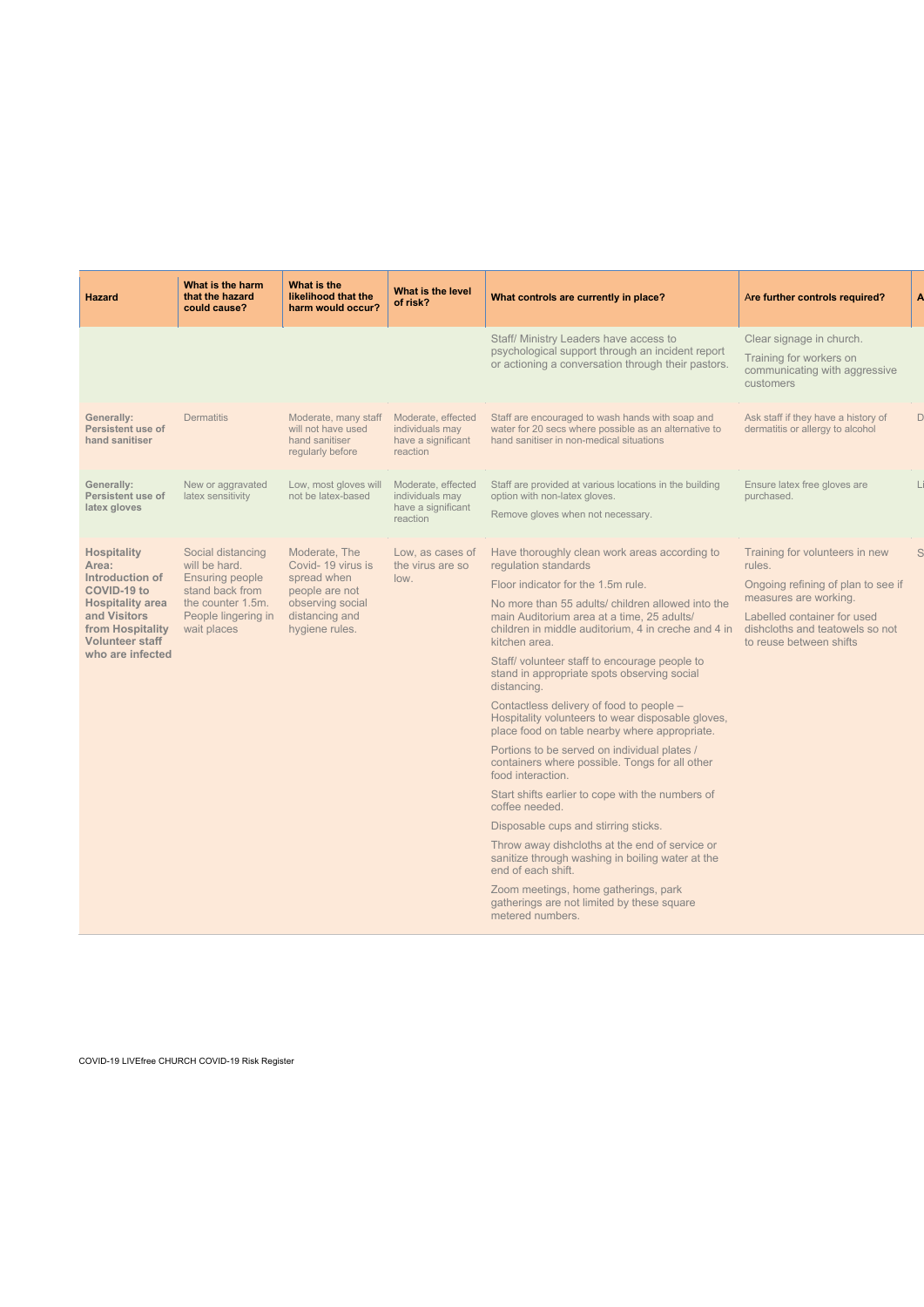| Hazard                                                                                                                                                                                                                                | What is the harm<br>that the hazard<br>could cause?                                                                                        | What is the<br>likelihood that the<br>harm would occur?                                                      | <b>What is the level</b><br>of risk?                                                            | What controls are currently in place?                                                                                                                                                                                                                                                                                                                                                                                                                                                                                                                                                                                                                                                                                                                                                                                                                                                                                                            | Are further controls required?                                                                                                                                                                       |
|---------------------------------------------------------------------------------------------------------------------------------------------------------------------------------------------------------------------------------------|--------------------------------------------------------------------------------------------------------------------------------------------|--------------------------------------------------------------------------------------------------------------|-------------------------------------------------------------------------------------------------|--------------------------------------------------------------------------------------------------------------------------------------------------------------------------------------------------------------------------------------------------------------------------------------------------------------------------------------------------------------------------------------------------------------------------------------------------------------------------------------------------------------------------------------------------------------------------------------------------------------------------------------------------------------------------------------------------------------------------------------------------------------------------------------------------------------------------------------------------------------------------------------------------------------------------------------------------|------------------------------------------------------------------------------------------------------------------------------------------------------------------------------------------------------|
| <b>Café Area:</b><br>Introduction of<br><b>COVID-19 to</b><br>Café area and<br><b>Visitors from</b><br><b>Café Volunteer</b><br>staff who are<br>infected                                                                             | Social distancing<br>will be hard.<br><b>Ensuring people</b><br>stand back from<br>the counter 1.5m.<br>People lingering in<br>wait places | Moderate, The<br>Covid-19 virus is<br>spread when<br>people are not<br>observing social<br>distancing rules. | Low, as cases of<br>the virus are so<br>low.                                                    | Have thoroughly clean work areas according to<br>regulation standards<br>Floor indicator for the 1.5m rule.<br>No more than 55 adults/ children allowed into the<br>main Auditorium area at a time, 25 adults/<br>children in middle auditorium, 4 in creche and 4 in<br>kitchen area.<br>Staff/ volunteer staff to encourage people to<br>stand in appropriate spots.<br>Roaming person to take coffee orders with eftpos<br>machine for payment.<br>Contactless delivery of coffee to people - coffee<br>volunteers to wear disposable gloves, place on<br>table nearby where appropriate.<br>Start shifts earlier to cope with the numbers of<br>coffee needed.<br>Disposable cups and stirring sticks.<br>Throw away dishcloths at the end of service or<br>sanitize through washing in boiling water at the<br>end of each shift.<br>Zoom meetings, home gatherings, park<br>gatherings are not limited by these square<br>metered numbers. | Training for volunteers in new<br>rules.<br>Ongoing refining of plan to see if<br>measures are working.<br>Labelled container for used<br>dishcloths and teatowels so not<br>to reuse between shifts |
| <b>Next</b><br><b>Generation/</b><br><b>Creche if on</b><br>site:<br>Introduction of<br><b>COVID-19 to</b><br><b>Next Generation</b><br>/ creche and<br><b>Visitors from</b><br><b>Next Generation</b><br>/creche who are<br>infected | Staff / volunteer<br>Staff or other<br>Church Family or<br>Visitors catching<br>COVID-19 (could<br>result in serious<br>illness or death). | Low, there have<br>been few cases<br>locally.                                                                | Moderate, while<br>there are only a<br>few local cases<br>the<br>consequences<br>may be severe. | Cleaning, disinfecting and sanitizing in<br>accordance with guidance from Safe Work<br>Australia and public health authority.<br>Frequently touched surfaces including counters,<br>handrails, doors, till, phones, keyboards and<br>EFTPOS facilities are regularly cleaned.<br>Next Generation volunteers/ kids are requested<br>to only touch items they are required/necessary /<br>needed to.<br>Physical distancing of adults and registration area<br>- floor has markings to keep people at least 1.5m<br>apart from each other to allow for physical<br>distancing and signs placed around the Next<br>Generation area advising of these rules.<br>No more than 55 adults/ children allowed into the<br>main Auditorium area at a time, 25 adults/<br>children in middle auditorium, 4 in creche and 4 in<br>kitchen area.<br>No more than 24 children/ adults allowed into the                                                         | Ensure latex free gloves are<br>purchased.                                                                                                                                                           |

Next Generation area at a time. Creche area 4 people at a time.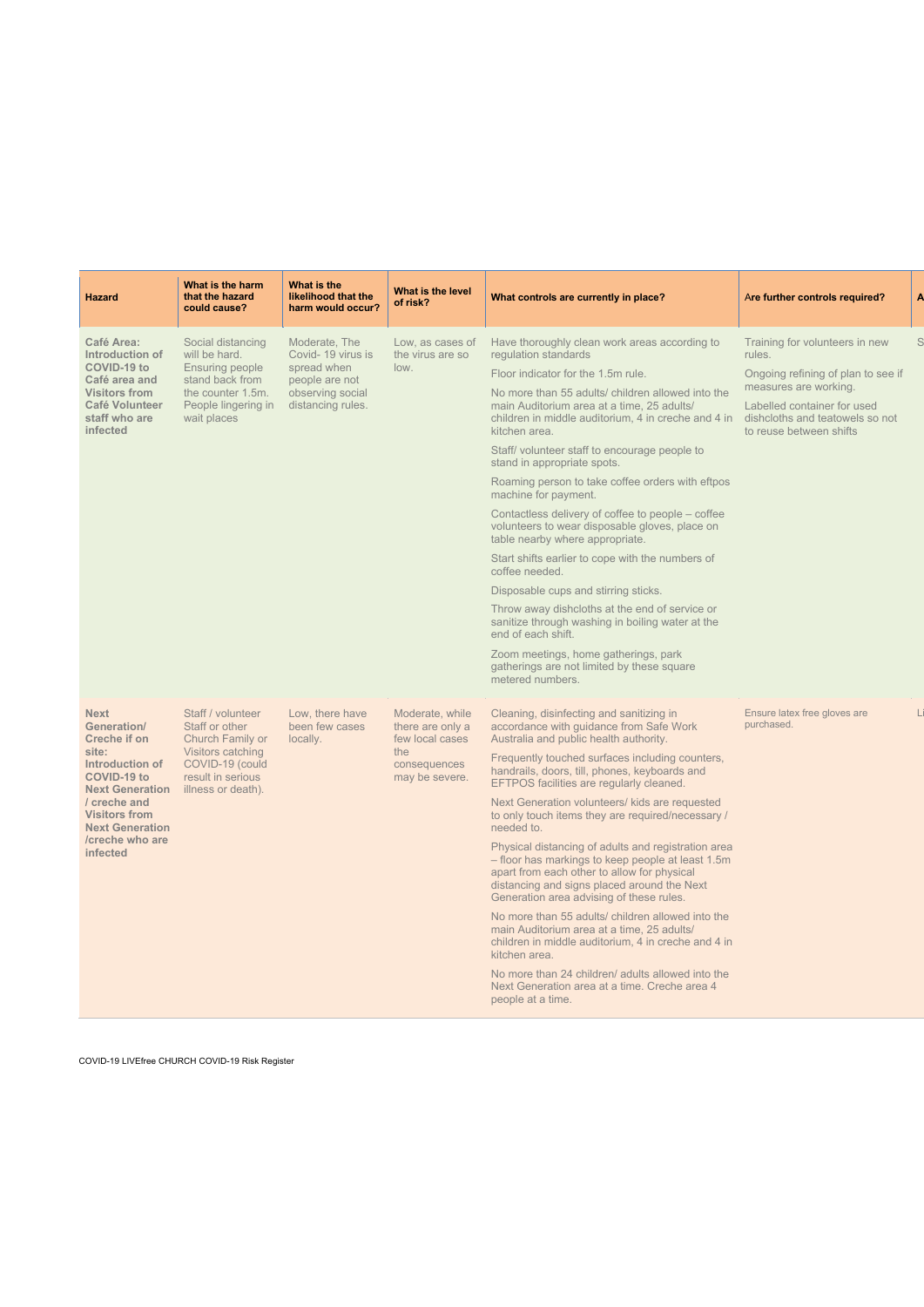| <b>Hazard</b>                                                                                                                                                      | What is the harm<br>that the hazard<br>could cause?                                                                                        | What is the<br>likelihood that the<br>harm would occur? | What is the level<br>of risk?                                                                   | What controls are currently in place?                                                                                                                                                                                                        | Are further controls required?             | $\mathbf{A}$ |
|--------------------------------------------------------------------------------------------------------------------------------------------------------------------|--------------------------------------------------------------------------------------------------------------------------------------------|---------------------------------------------------------|-------------------------------------------------------------------------------------------------|----------------------------------------------------------------------------------------------------------------------------------------------------------------------------------------------------------------------------------------------|--------------------------------------------|--------------|
|                                                                                                                                                                    |                                                                                                                                            |                                                         |                                                                                                 | Alcohol based hand sanitiser is provided at all<br>work/ program stations and on entry to the church<br>(out of reach of children).                                                                                                          |                                            |              |
|                                                                                                                                                                    |                                                                                                                                            |                                                         |                                                                                                 | Posters on hand washing are prominent in areas<br>where this is appropriate and hand washing<br>facilities are available for Next Generation<br>children in the bathrooms.                                                                   |                                            |              |
|                                                                                                                                                                    |                                                                                                                                            |                                                         |                                                                                                 | Briefing volunteer serving teams on COVID-19<br>safe plan and procedures.                                                                                                                                                                    |                                            |              |
|                                                                                                                                                                    |                                                                                                                                            |                                                         |                                                                                                 | Zoom meetings, home gatherings, park<br>gatherings are not limited by these square<br>metered numbers.                                                                                                                                       |                                            |              |
| <b>Urban Youth if</b><br>on site:<br><b>Introduction of</b><br><b>COVID-19 to</b><br><b>Urban Youth</b><br>and Visitors<br>from Urban<br>Youth who are<br>infected | Staff / volunteer<br>Staff or other<br>Church Family or<br>Visitors catching<br>COVID-19 (could<br>result in serious<br>illness or death). | Low, there have<br>been few cases<br>locally.           | Moderate, while<br>there are only a<br>few local cases<br>the<br>consequences<br>may be severe. | Cleaning, disinfecting sanitizing in accordance<br>with guidance from Safe Work Australia and<br>public health authority.                                                                                                                    | Ensure latex free gloves are<br>purchased. |              |
|                                                                                                                                                                    |                                                                                                                                            |                                                         |                                                                                                 | Frequently touched surfaces including counters,<br>handrails, doors, till, phones, keyboards and<br>EFTPOS facilities are regularly cleaned.                                                                                                 |                                            |              |
|                                                                                                                                                                    |                                                                                                                                            |                                                         |                                                                                                 | Urban Youth volunteers/ kids are requested to<br>only touch items they are required/necessary /<br>needed to.                                                                                                                                |                                            |              |
|                                                                                                                                                                    |                                                                                                                                            |                                                         |                                                                                                 | Physical distancing of people in registration area<br>- floor has markings to keep adults at least 1.5m<br>apart from each other to allow for physical<br>distancing and signs placed around the<br>auditorium area advising of these rules. |                                            |              |
|                                                                                                                                                                    |                                                                                                                                            |                                                         |                                                                                                 | No more than 55 adults allowed into the main<br>Auditorium area at a time, 25 in middle<br>auditorium, 4 in creche and 4 in kitchen area.                                                                                                    |                                            |              |
|                                                                                                                                                                    |                                                                                                                                            |                                                         |                                                                                                 | Alcohol based hand sanitiser is provided at all<br>work/ program stations and on entry to the church<br>(out of reach of young children).                                                                                                    |                                            |              |
|                                                                                                                                                                    |                                                                                                                                            |                                                         |                                                                                                 | Posters on hand washing are prominent in areas<br>where this is appropriate and hand washing<br>facilities are available for Urban Youth in the<br>bathrooms.                                                                                |                                            |              |
|                                                                                                                                                                    |                                                                                                                                            |                                                         |                                                                                                 | Briefing Urban Youth volunteer serving teams on<br>COVID-19 safe plan and procedures.                                                                                                                                                        |                                            |              |
|                                                                                                                                                                    |                                                                                                                                            |                                                         |                                                                                                 | Zoom meetings, home gatherings for<br>unnecessary contact for leaders where possible.                                                                                                                                                        |                                            |              |
| <b>Church Connect</b><br><b>Groups/War</b>                                                                                                                         | Staff / volunteer<br>Staff or other                                                                                                        | Low, there have<br>been few cases                       | Moderate, while<br>there are only a                                                             | Cleaning, disinfecting and sanitizing in<br>accordance with guidance from Safe Work                                                                                                                                                          | Ensure latex free gloves are<br>purchased. |              |

| <b>Room / Ministry</b> Church Family or |                   | locally. | few local cases | Australia and public health authority. |
|-----------------------------------------|-------------------|----------|-----------------|----------------------------------------|
| Meetings if on                          | Visitors catching |          | the             |                                        |
| site:                                   | COVID-19 (could   |          |                 |                                        |
|                                         |                   |          |                 |                                        |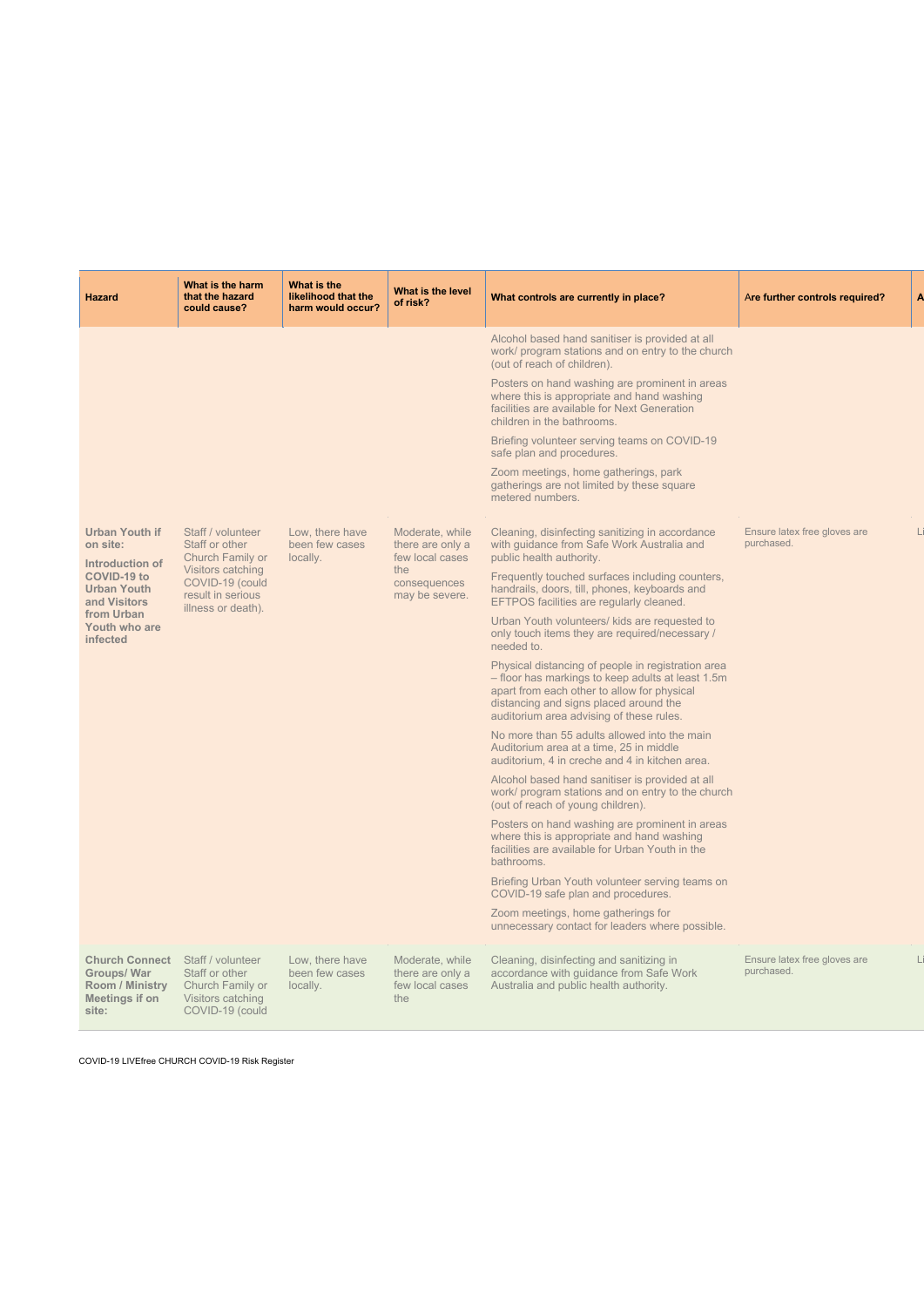| <b>Hazard</b>                                                                                                                                                                                                                                                       | What is the harm<br>that the hazard<br>could cause?                                                                                        | What is the<br>likelihood that the<br>harm would occur? | What is the level<br>of risk?                                                                   | What controls are currently in place?                                                                                                                                                                                                                                                                                                                                                                                                                                                                                                                                                                                                                                                                                                                                                                                                                                                                                                                                                                                                                                                                                                                                                          | Are further controls required?             |
|---------------------------------------------------------------------------------------------------------------------------------------------------------------------------------------------------------------------------------------------------------------------|--------------------------------------------------------------------------------------------------------------------------------------------|---------------------------------------------------------|-------------------------------------------------------------------------------------------------|------------------------------------------------------------------------------------------------------------------------------------------------------------------------------------------------------------------------------------------------------------------------------------------------------------------------------------------------------------------------------------------------------------------------------------------------------------------------------------------------------------------------------------------------------------------------------------------------------------------------------------------------------------------------------------------------------------------------------------------------------------------------------------------------------------------------------------------------------------------------------------------------------------------------------------------------------------------------------------------------------------------------------------------------------------------------------------------------------------------------------------------------------------------------------------------------|--------------------------------------------|
| Introduction of<br><b>COVID-19 to</b><br><b>Connect Group</b><br><b>War Room /</b><br><b>Ministry</b><br><b>Meetings and</b><br><b>Visitors from</b><br><b>Connect Group</b><br>people who are<br>infected                                                          | result in serious<br>illness or death).                                                                                                    |                                                         | consequences<br>may be severe.                                                                  | Frequently touched surfaces including counters,<br>handrails, doors, till, phones, keyboards and<br>EFTPOS facilities are regularly cleaned.<br>Connect Group/ War Room people / Ministry<br>leaders volunteers are requested to only touch<br>items they are required/necessary / needed to.<br>Physical distancing of adults and registration area<br>- floor has markings to keep adults 1.5m apart<br>from each other to allow for physical distancing<br>and signs placed around the auditorium area<br>advising of these rules.<br>No more than 55 adults allowed into the main<br>Auditorium area at a time, 25 in middle<br>auditorium, 4 in creche and 4 in kitchen area.<br>Alcohol based hand sanitiser is provided at all<br>work/ program stations and on entry to the church<br>(out of reach of children).<br>Posters on hand washing are prominent in areas<br>where this is appropriate and hand washing<br>facilities are available for Next Generation<br>children in the bathrooms.<br>Briefing volunteer serving teams on COVID-19<br>safe plan and procedures.<br>Zoom meetings, home gatherings, park<br>gatherings are not limited by these square<br>metered numbers. |                                            |
| <b>Creative</b><br>rehearsal /<br>services/<br>recordings/<br>performance on<br>site:<br><b>Introduction of</b><br><b>COVID-19 to</b><br><b>Connect Group</b><br><b>/War Room and</b><br><b>Visitors from</b><br><b>Connect Group</b><br>people who are<br>infected | Staff / volunteer<br>Staff or other<br>Church Family or<br>Visitors catching<br>COVID-19 (could<br>result in serious<br>illness or death). | Low, there have<br>been few cases<br>locally.           | Moderate, while<br>there are only a<br>few local cases<br>the<br>consequences<br>may be severe. | Cleaning, disinfecting and sanitizing in<br>accordance with guidance from Safe Work<br>Australia and public health authority.<br>Frequently touched surfaces including counters,<br>handrails, doors, till, phones, keyboards and<br>EFTPOS facilities are regularly cleaned.<br>Creative Volunteer staff / volunteers are<br>requested to only touch items they are<br>required/necessary / needed to.<br>Physical distancing of adults and registration area<br>- floor has markings to keep adults 1.5m apart<br>from each other to allow for physical distancing<br>and signs placed around the auditorium area<br>advising of these rules.<br>Microphones to be ideally used by one person, if<br>needing to share Glen 20 / bacterial wipes used<br>between people. Sound equipment, musical                                                                                                                                                                                                                                                                                                                                                                                             | Ensure latex free gloves are<br>purchased. |

instruments wiped with bacterial wipes when

COVID-19 LIVEfree CHURCH COVID-19 Risk Register

appropriate to keep with regulations.

No more than 55 adults allowed into the main Auditorium area at a time including stage area,